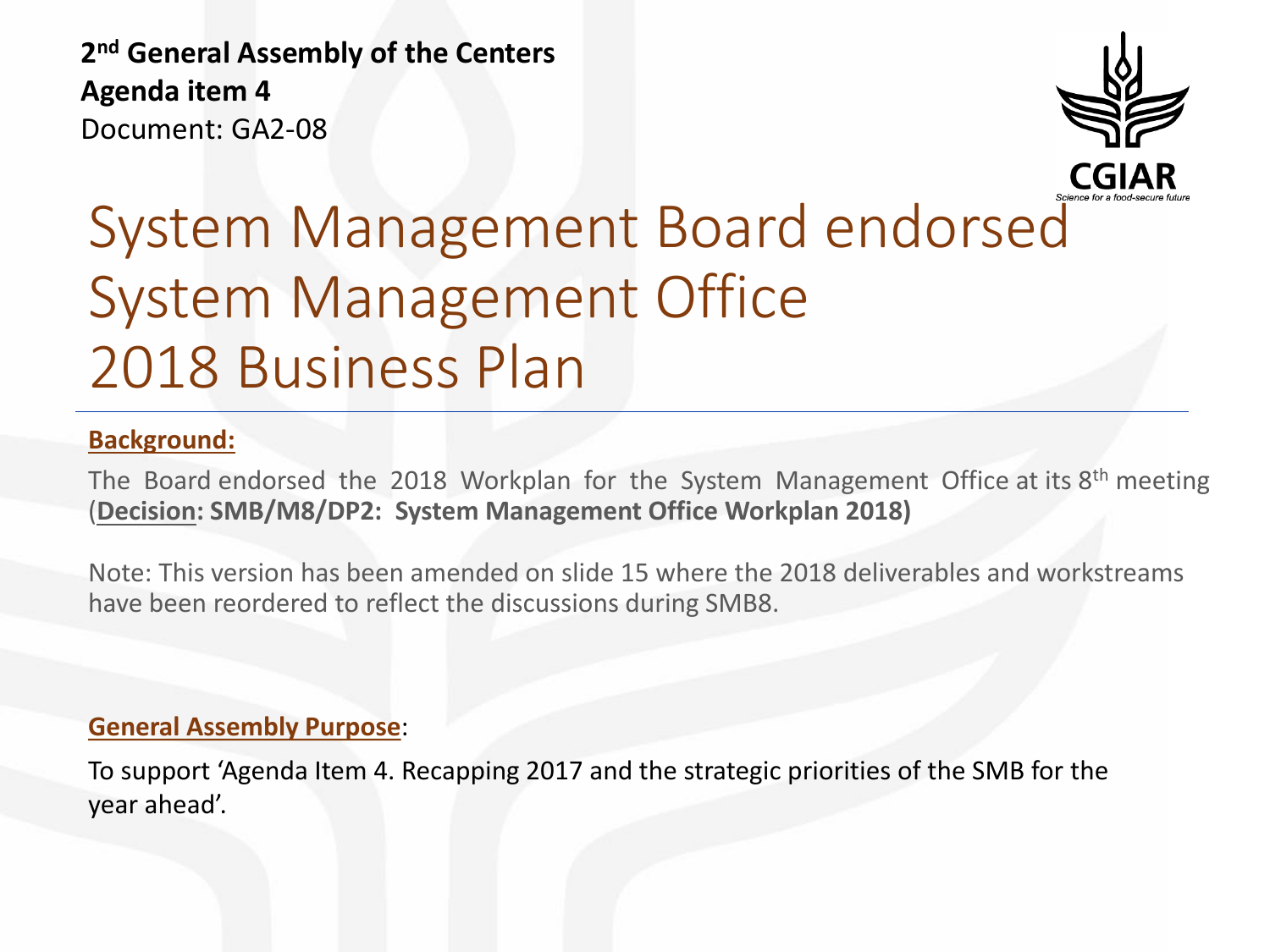**Agenda item 10** SMB8-10 For Decision



# System Management Office 2018 Business Plan

#### **Structure**:

- Our formal role and guiding principles (recap)
- 2017 business plan delivery review
- 2018 plans

**Purpose**: Seek SMB approval to provide clarity on the 2018 activities of the Office

Document category: Working document of the System Management Board. The document is proposed to be circulated at the 2<sup>nd</sup> General Assembly of the Centers after SMB input and approval.

Issued: 4 December 2017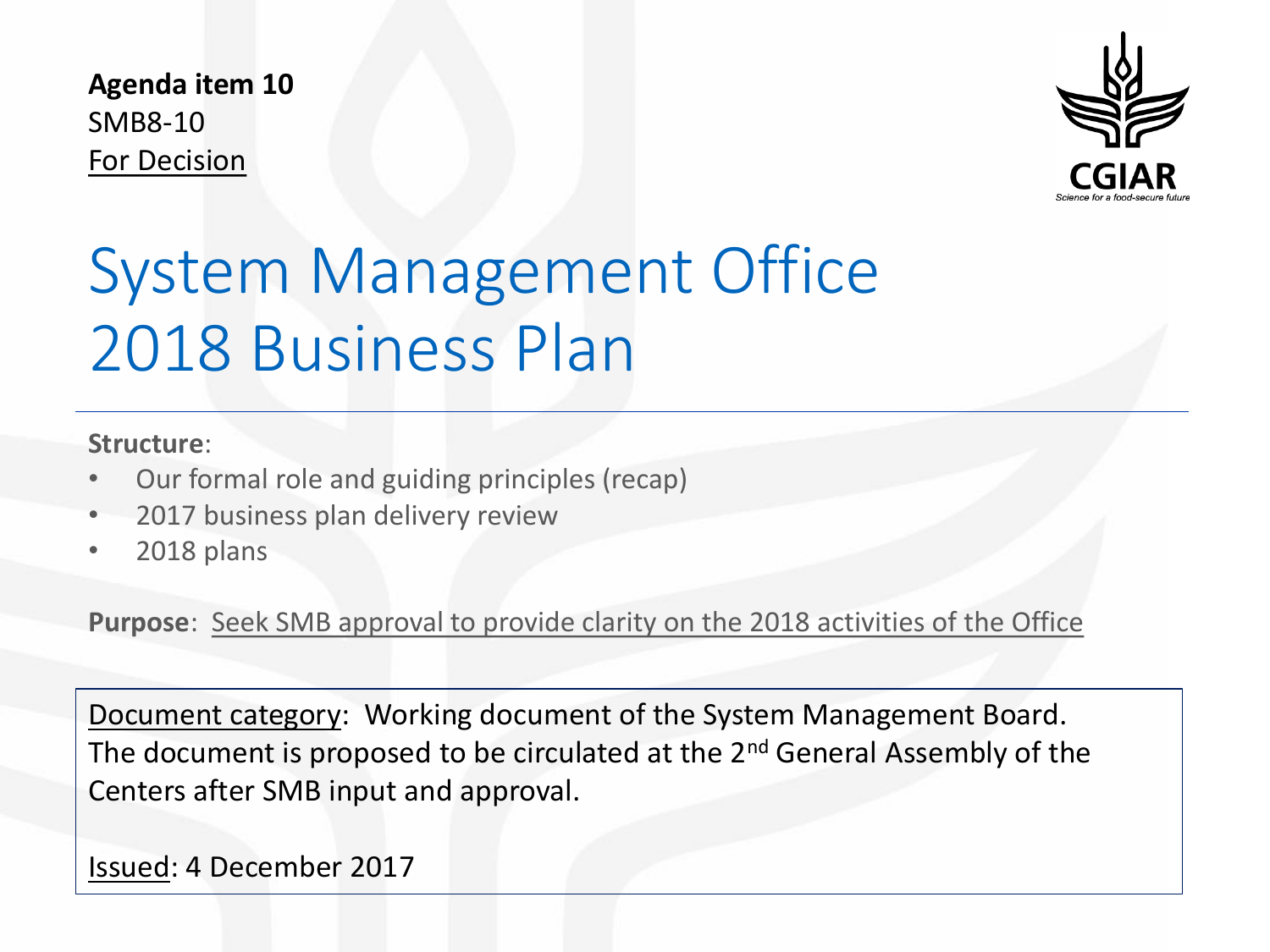

### SMO's Formal Mandate from the Charter

### **Definitions section** – role is broadly stated as:

- 1. Responsible for the day-to-day support of the operations of**:**
	- CGIAR System Organization
	- System Management Board
	- System Council
- 2. Facilitates collaboration within the CGIAR System in fulfilling:
	- the mission of the CGIAR System and
	- the goals of the CGIAR Strategy and Results Framework

**Article 11 identifies 38 specific responsibilities, directed largely by the System Management Board**. Many are focused on supporting overall improved alignment across the System…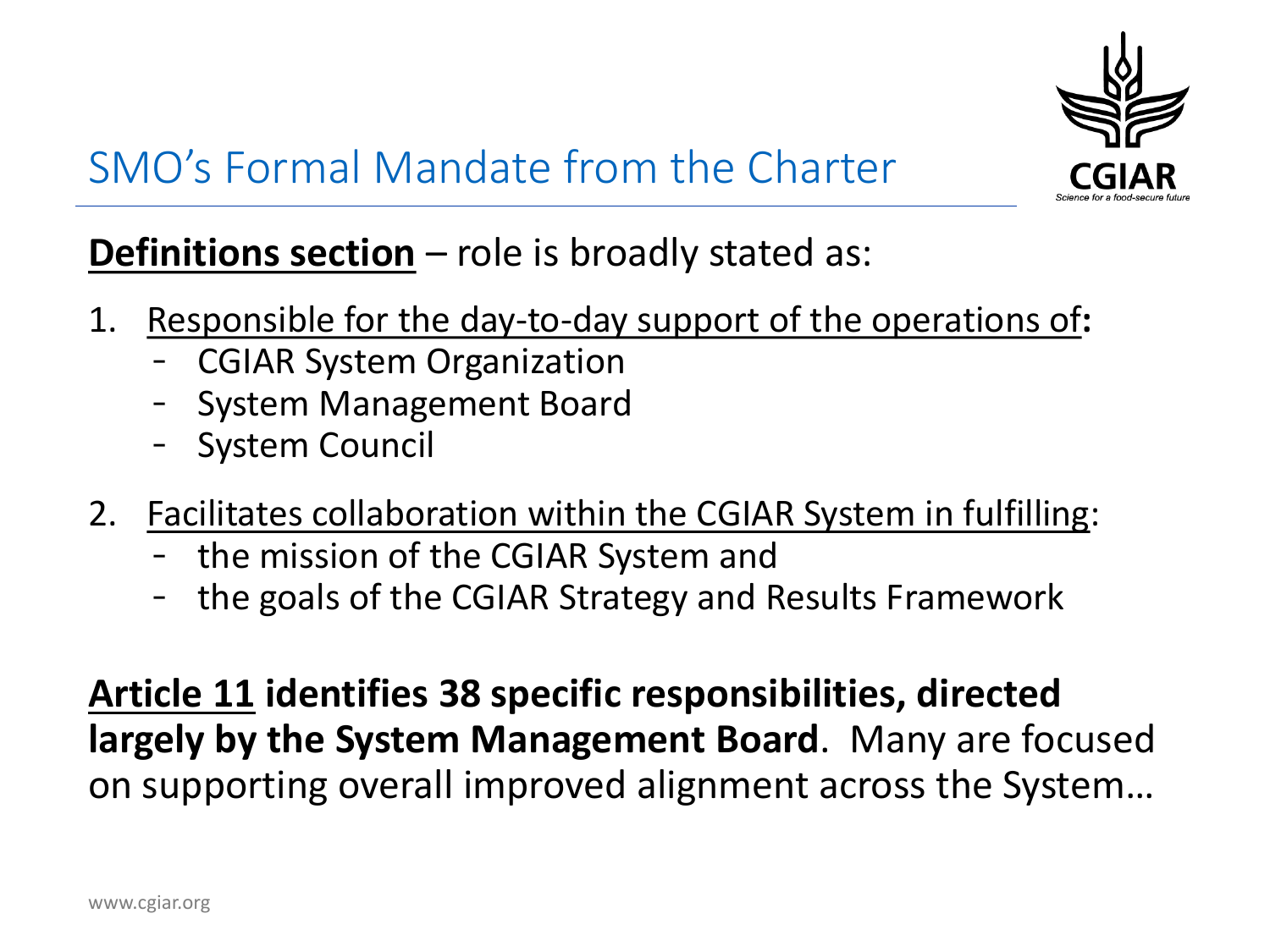

### Our mandate: '38 functions' broadly grouped

- **1. Advocacy and communications** Strategic promotion of CGIAR's reputation, mission, activities; maintaining strong communications with the Centers and System Partners
- **2. Coordinate development of strategic frameworks/policies/functional services**  e.g. SRF, CGIAR System risk management framework; Internal Audit Function overall approach; policies critical to maintaining CGIAR's reputation; dispute resolution processes/practices;
- **3. Organize/facilitate/report on SMB, SC, General Assembly, Partnership Forum etc**
- **4. Funder engagement and RM** maintain strong engagement; mobilize system resources when authorized to do so, explore innovative financing options
- **5. Finance/corporate services support** forecast available resources; make proposals for prioritization and annual allocation of funds; develop process for multi-year budget for system-costs; prepare shared-service proposals at Centers' requests; maintain repository of financial material from Centers; monitor & report on use of Window 1-2 funds in line with integrated performance management framework; initiate corrective action under funding agreements as directed by SMB
- www.cgiar.org **6. Program support** - develop guidance on proposals and coordinate submission; prepare proposals for system-wide reporting; prepare with Centers annual reports; prepare analysis of the CGIAR Portfolio; lead consultative process for reporting on results that contributes to decisions to allocate resources; monitor implementation of decisions arising from evaluations of CGIAR Research; facilitating strengthened partnerships at global and country levels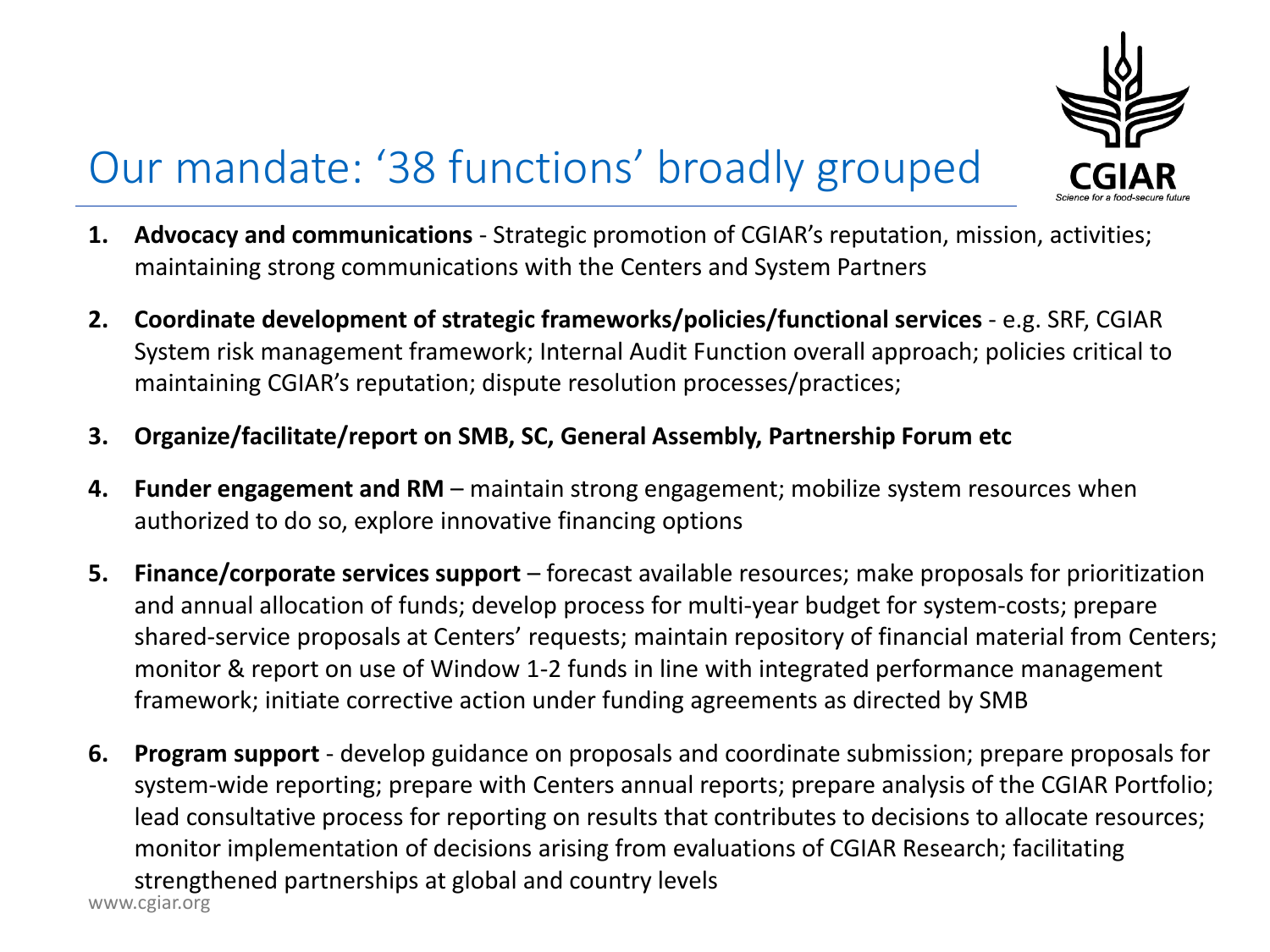

# 2017 Business Plan Review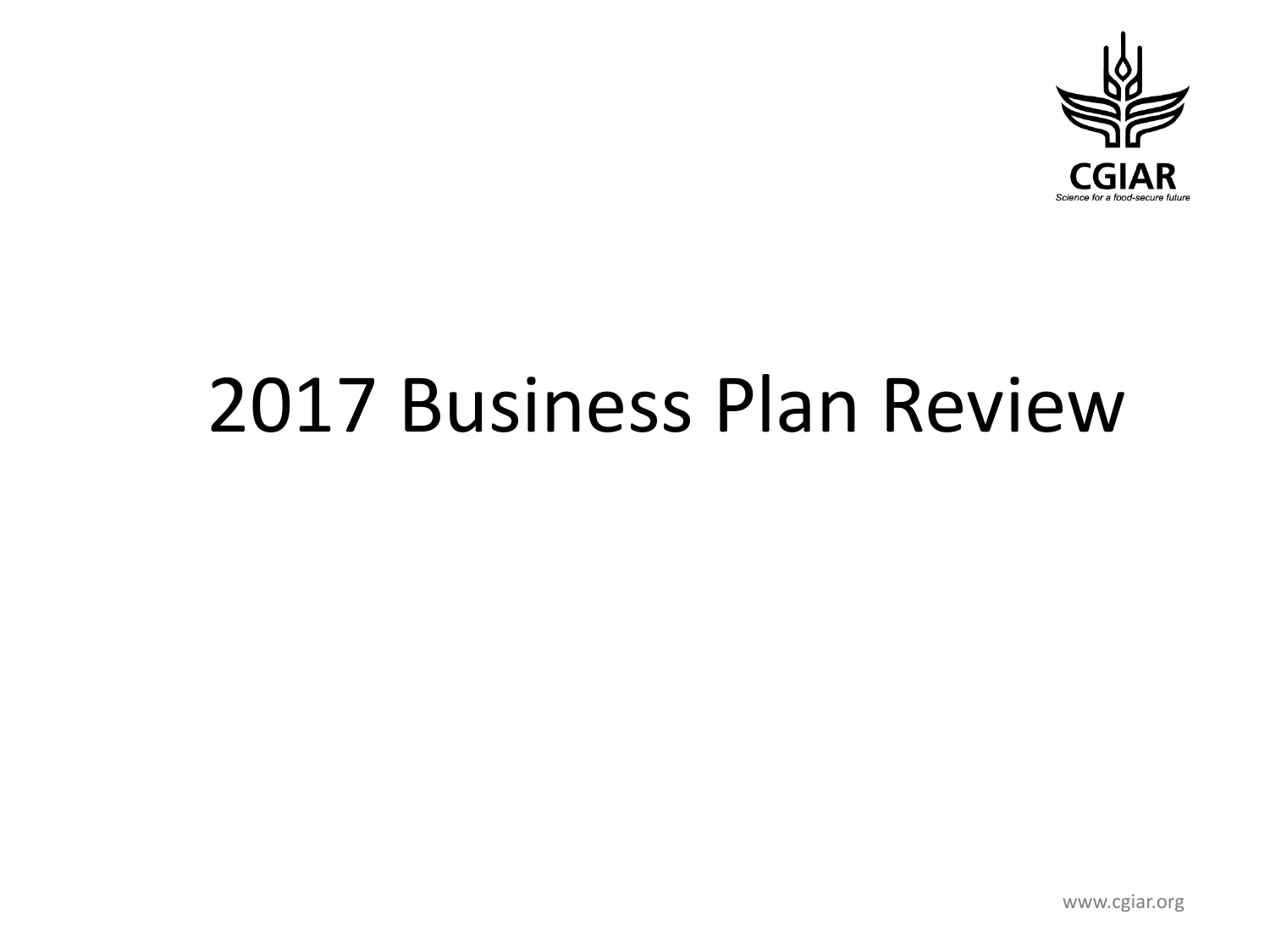## The guiding principles adopted for the SMO's 2017 plan… remain valid



- **1. Focus on our mandate** and only do what cannot be done elsewhere
- **2. Bring a mindset of enablers and facilitators** working in a transparent manner to support the wider System
- **3. Be cost-efficient** to bring down proportion of System Organization financial costs over the longer run
- **4. Ensure ongoing consultation with key stakeholders -** to prioritize and manage demand to fit our capacity and budget
- **5. Structure ourselves flexibly**  to be able to respond to continued change and innovation
- **6. Co-own responsibility for minimizing System transaction costs**
- **7. Talent within the System Management Office**  ensure staffing brings a range of perspectives, gender and nationalities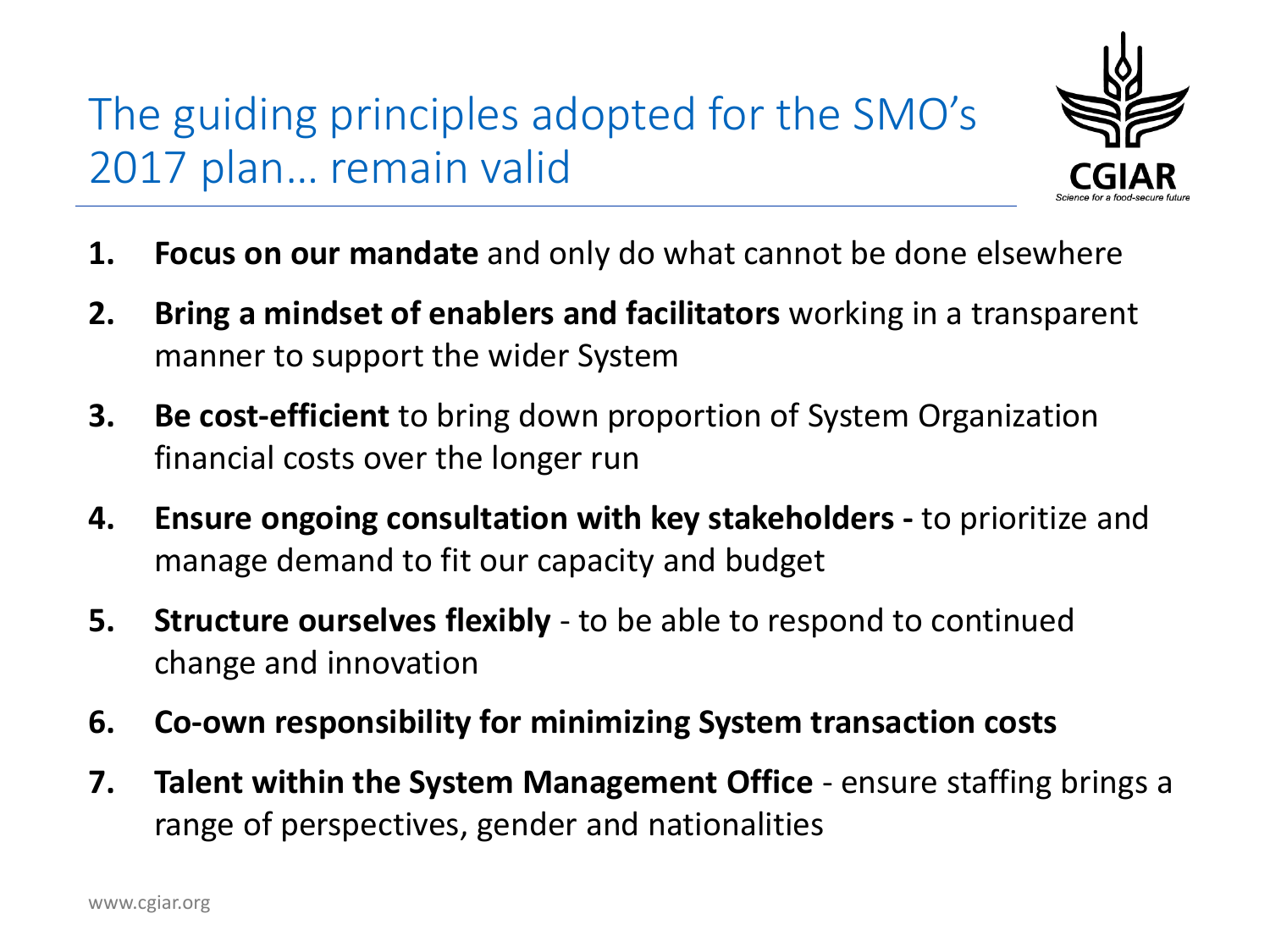Our longer run objectives described in 2017 plan – many also remain current



### **Overall - meeting the ambitious SRF vision and targets through high quality and impactful programs – via:**

- 1. A positive, trustful, supportive working atmosphere across the System
- 2. A performance management system that meets expectations of funders with manageable transaction costs
- 3. An efficient and functioning governance system that solves problems
- 4. A funding system that provides:
	- Sufficient volume and quality (predictability, flexibility, diversity)
	- The right incentives for research quality, innovation, focus and impact in our areas of comparative advantage
- 5. A stronger reputation for CGIAR, in part based on a system-wide communications and branding effort
- 6. Reduced proportion of system entities costs from current levels

www.cgiar.org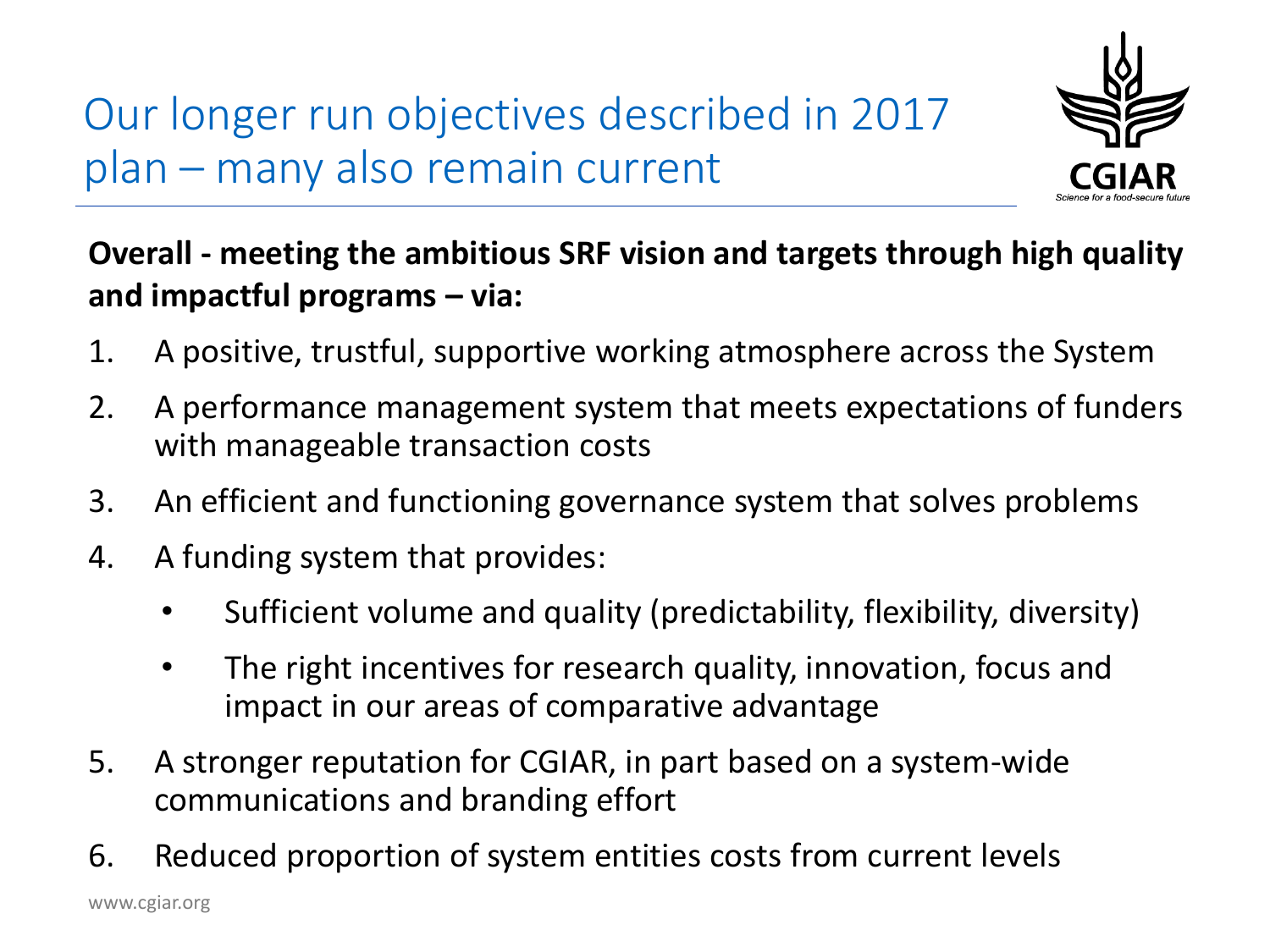

### Key drivers we set at the start of 2017

- **1. Continue efforts to drive System Management Office costs in an overall downward trend** (year on year, lower than before)
- **2. Quickly fill some critical skills needs** on funder engagement, communications, M&E and finance
- **3. Reorganize around key activity areas**  introduce matrix team working approach to maximize capacity to deliver
- **4. Better manage demand** to accommodate small size of team
- **5. Draw when we can on Center capacity** perhaps including through short term placements or remote support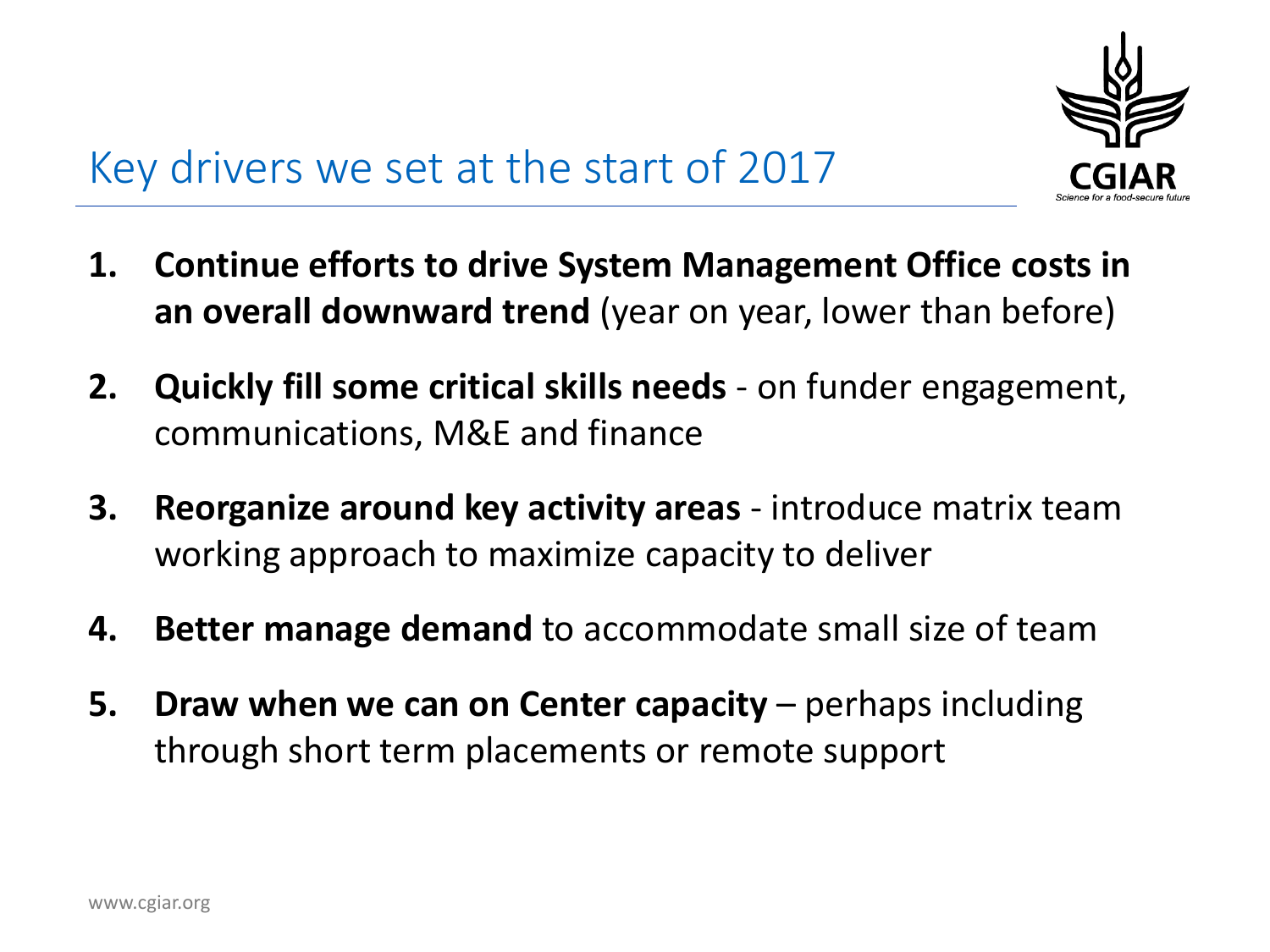

### 2017 Business plan review – cost efficiency

#### **2018 budget ceiling: US\$ 7.90 million**

**-** Down US\$ 2.6 million (25% nominal) from joint 2015 Consortium/Fund Office

|                                 |                    | 2015     | 2016     | 2017     | 2018      |
|---------------------------------|--------------------|----------|----------|----------|-----------|
|                                 |                    | (Actual) | (Actual) | (Budget) | (Ceiling) |
| FX (US\$/€)                     |                    | 1.1097   | 1.1144   | 1.15     | 1.20      |
|                                 |                    |          |          |          |           |
| Fund Office (Notes 1, 2)        |                    | 3.5      | 1.54     |          |           |
| <b>Consortium/System Office</b> |                    | 7.0      | 6.86     | 8.28     | 7.90      |
|                                 |                    |          |          |          |           |
|                                 | <b>Total</b>       | 10.5     | 8.40     | 8.28     | 7.90      |
|                                 | Over previous year |          | 80%      | 99%      | 95%       |
| 2017 ceiling over 2015          |                    |          |          |          | 75%       |
| $N$ $\alpha$ toc                |                    |          |          |          |           |

Notes

1. Excludes exceptional costs of governance transition: US\$ 1.573 million

2. Fund Office 6 months operations in 2016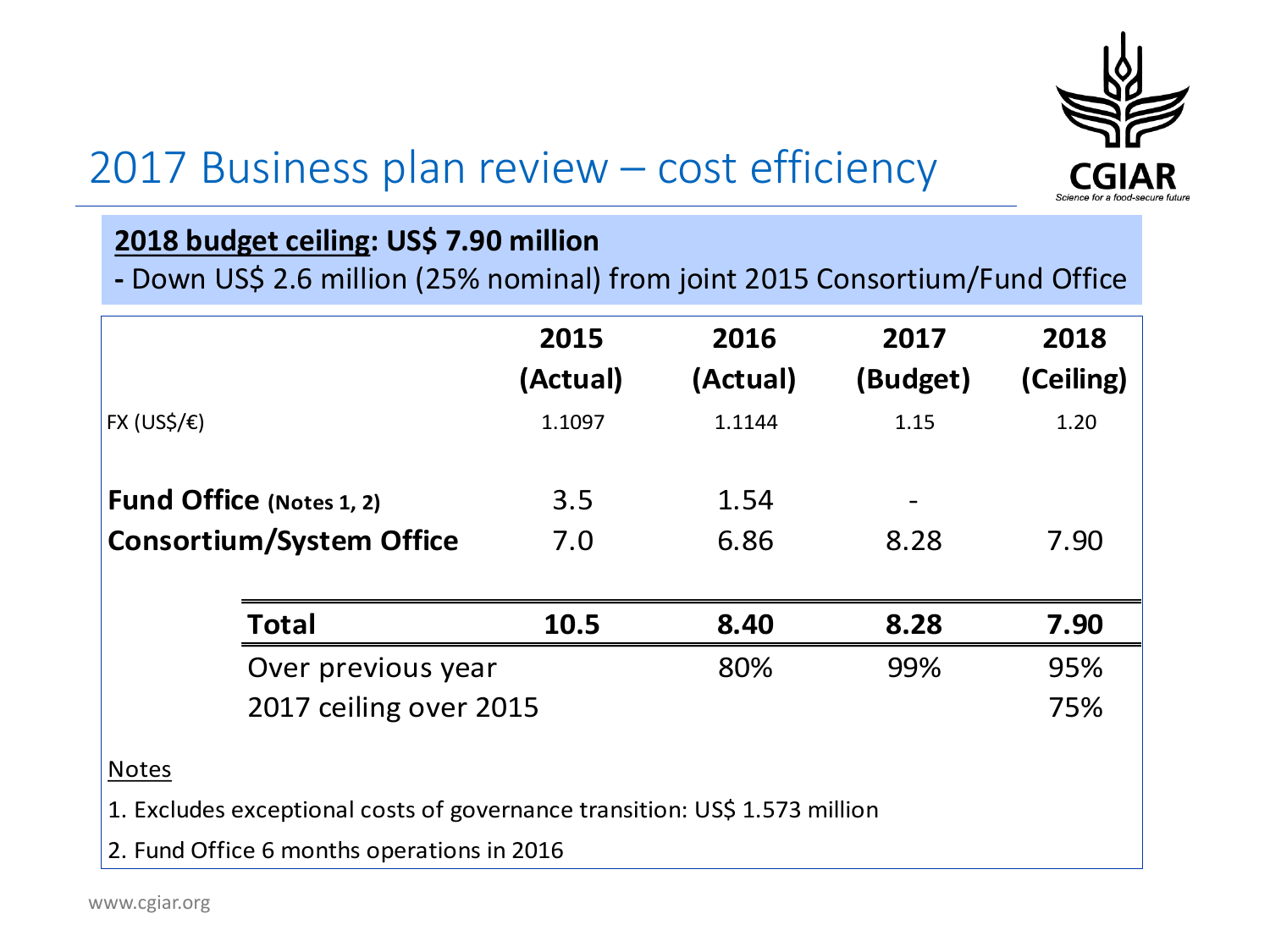

### 2017 Business Plan review – Staffing

#### **January 2017: 28 actual FTEs** + **series of 'vacancies'**

- Actual: 21 FTE staff + 1 French secondee + 3 Center fellows + 3 FTE consultants (OCS/IT; funders database; comms)
- 'Vacancies': Chief Science Officer; Director of Shared Services; Science Fellow; French secondee for protocol/security; Comms Manager

#### **At 1 December 2017: 30 FTEs + several new starters/recruitments/changes**

- Recruited and starting in Q1-2018: ICT Business Partner; Funder Engagement Senior Officer; Senior Legal Officer
- Active recruitments: Communications Manager; Head of Finance; Head of Program Support
- Changed plans: French + Japanese secondees likely to end Q2-2018; Senior Manager Performance Management filled through 50% consultant in 2018.

#### **Staffing efficiencies being achieved:**

- **2015 actual**: 42 FTE (Fund Office 12, Consortium Office 30)
- **Mid-2016** projection at time of transition: 37.5 FTE
- **2018 projection: 35 FTE**, with a few variables still in play (e.g. Performance Management Senior Manager requirement in the medium to longer term)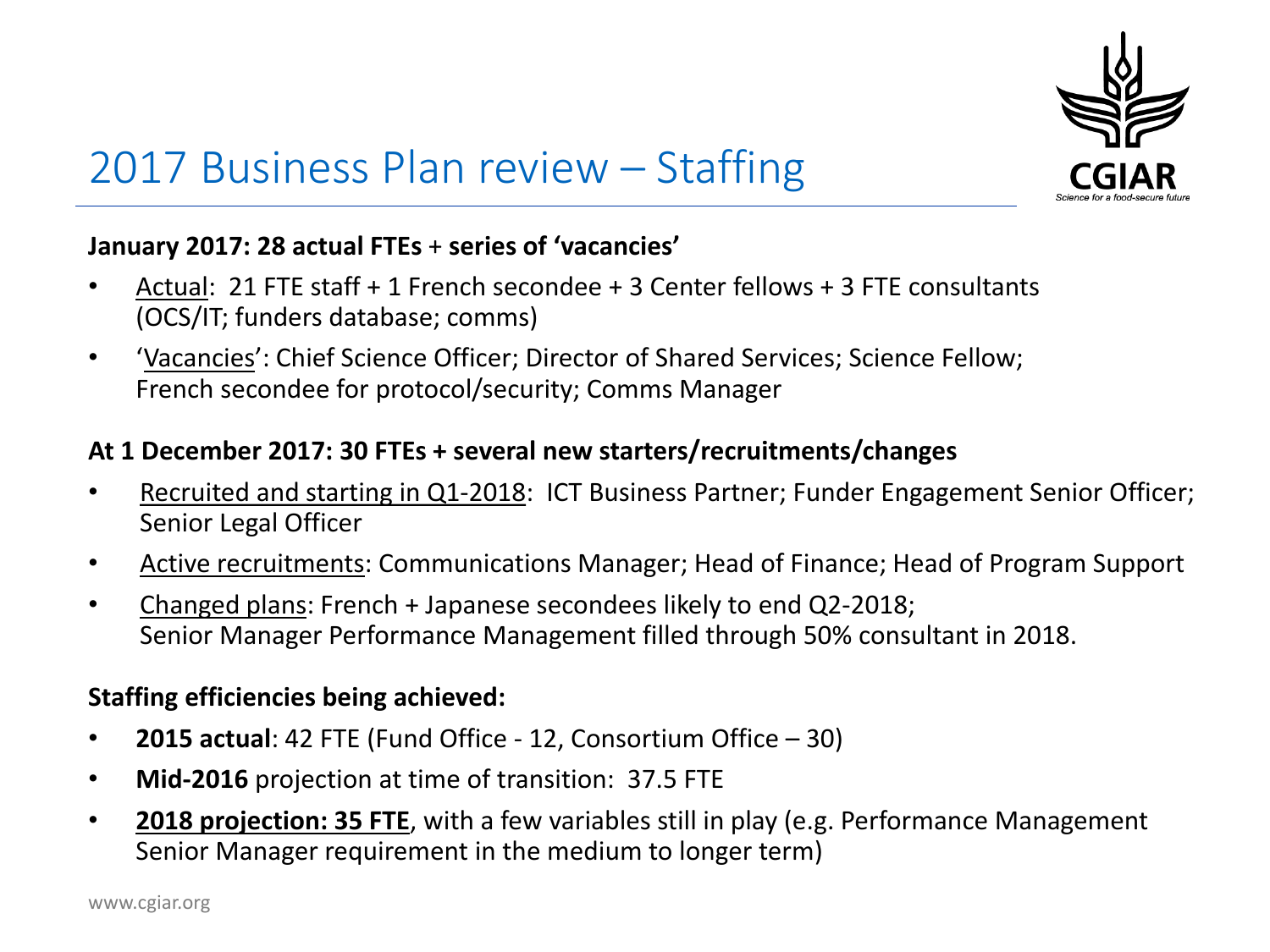

### From 1 March 2017: revised functional structure

#### **Logic:**

- Recognition of importance of Board and Council support
- Change in nomenclature of unit leaders from "Director" to "Head of" to reflect Office's supportive role
- Finance & Program Performance Unit created to explore operational efficiencies



#### **Stock take at December 2017:**

- Majority of arrangements operating well with improved cross-office engagement
- Still considerable ongoing internal change-management as we embed new approaches
- To create two connected but distinct units on Finance + Program Performance from early 2018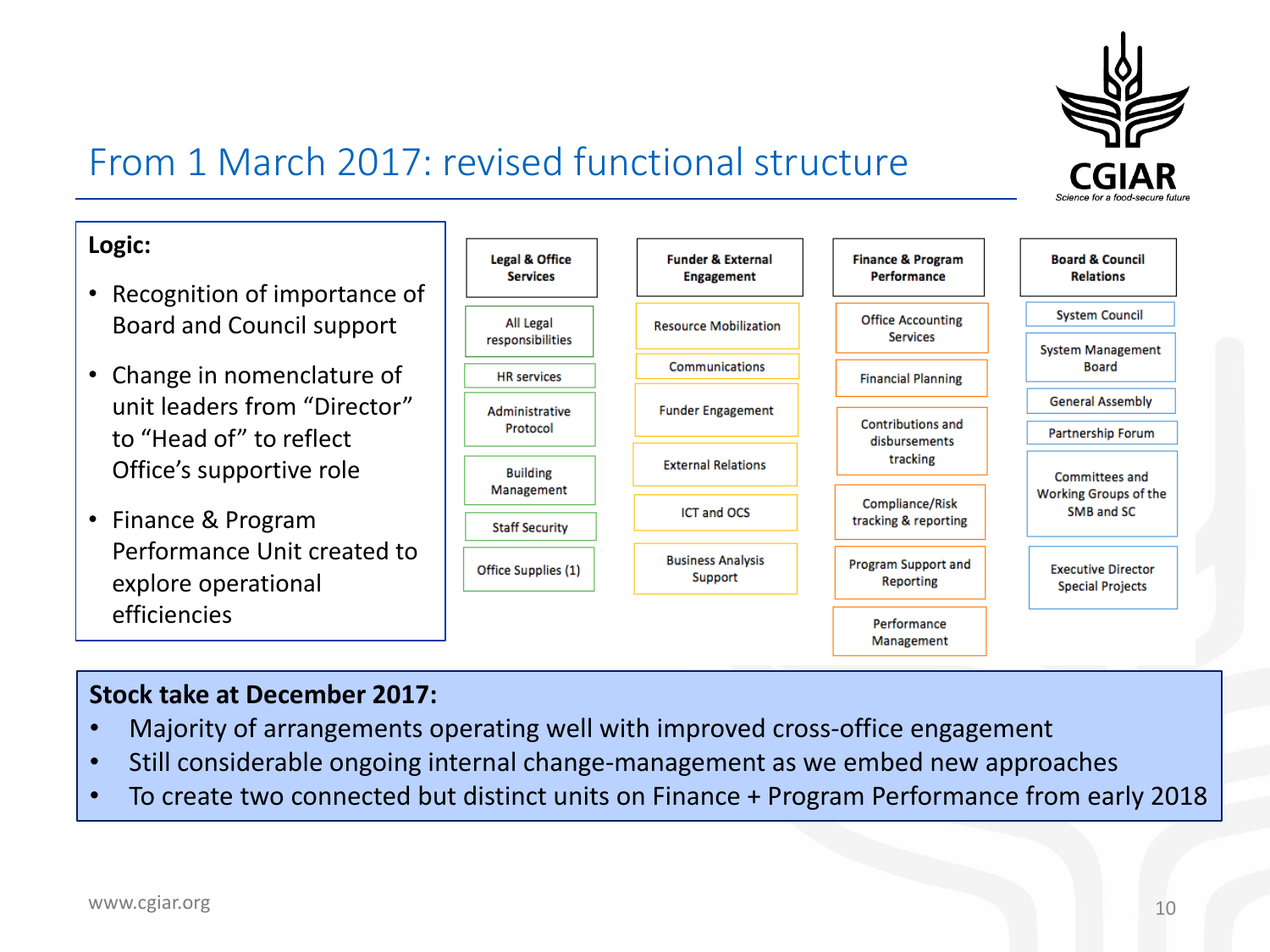### Traffic light assessment on 2017 business plan – Main areas of ongoing work across the System



\*\* All had a small set of indicators behind title upon which self-assessment is based



U

 $\bullet$ 

 $\bullet$ 

- 1. Supporting effective system-wide financial management systems/processes
- 2. Fundraising and supporting funder engagement/improved funder intelligence
- 3. Supporting CGIAR System-level comms and branding
- 4. CRP and Platform support (incl evaluations and country collaboration)
- 5. Oversight and coordination of System policies and reporting (*dropped mid-year to avoid duplication)*
- 6. Supporting IT platforms and System-wide collaboration
- 7. Supporting linkages between global initiatives/groups and Centers
- 8. System Management Office internal ops and communications
- 9. Managing SMB, committee, working group and General Assembly business



10. Managing System Council and committee business

www.cgiar.org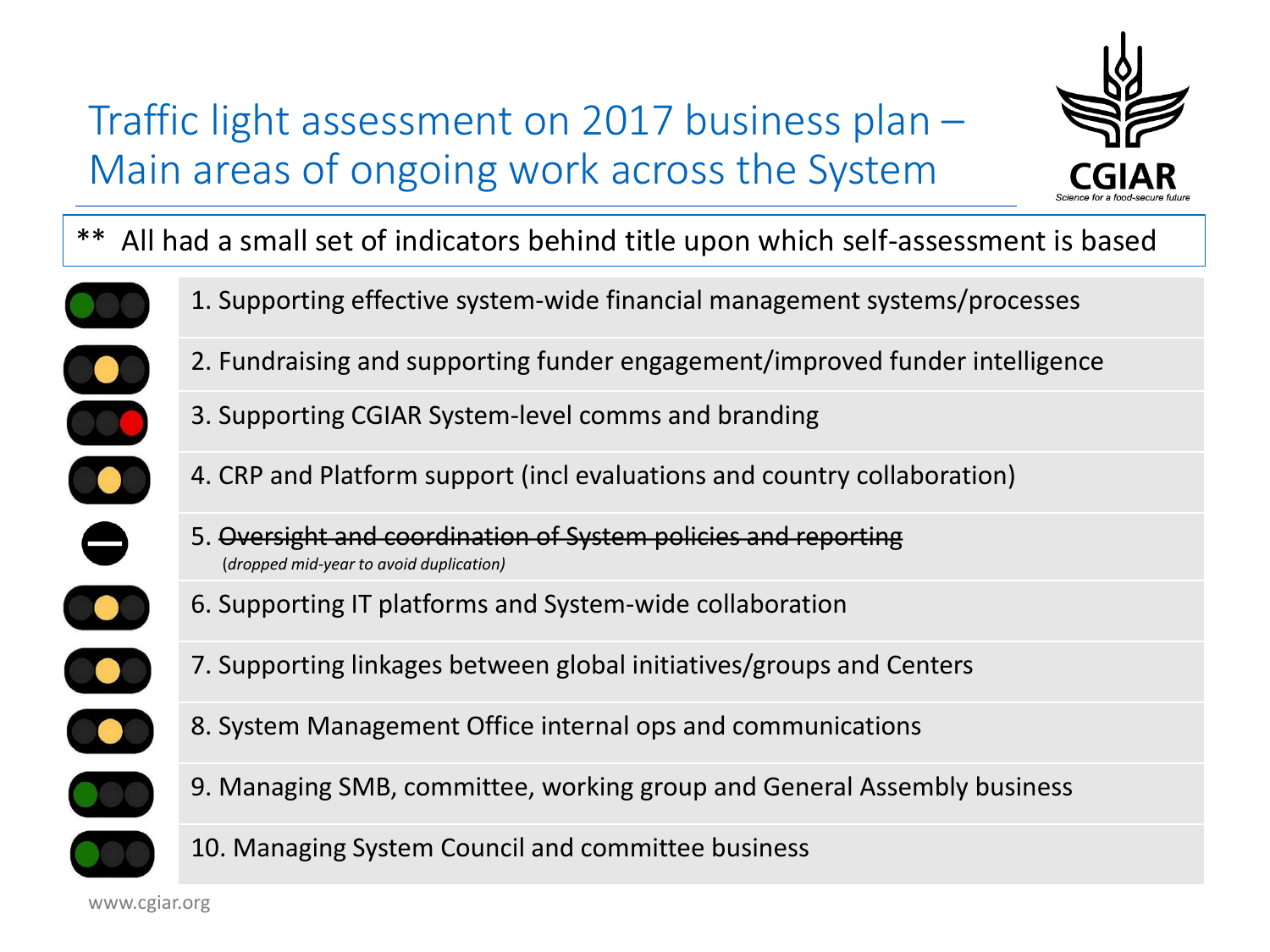

### Traffic light assessment – 5 specific 2017 tasks

All of which also had a small set of indicators upon which this self-assessment is based



11. Fixing the funding model/ adopting flexible funding modalities



- 12. Exploring opportunities to enhance institutional efficiencies and effectiveness
- 13. Putting in place an initial performance management framework



14 Completing the CGIAR Portfolio (GLDC) – facilitating appropriate processes for relevant additional elements to be supported by the System Council



15. Establishing a Risk Management Framework of the CGIAR System, and (post SMB8) arrangements for an Internal Audit Function that provides sufficient system-wide assurance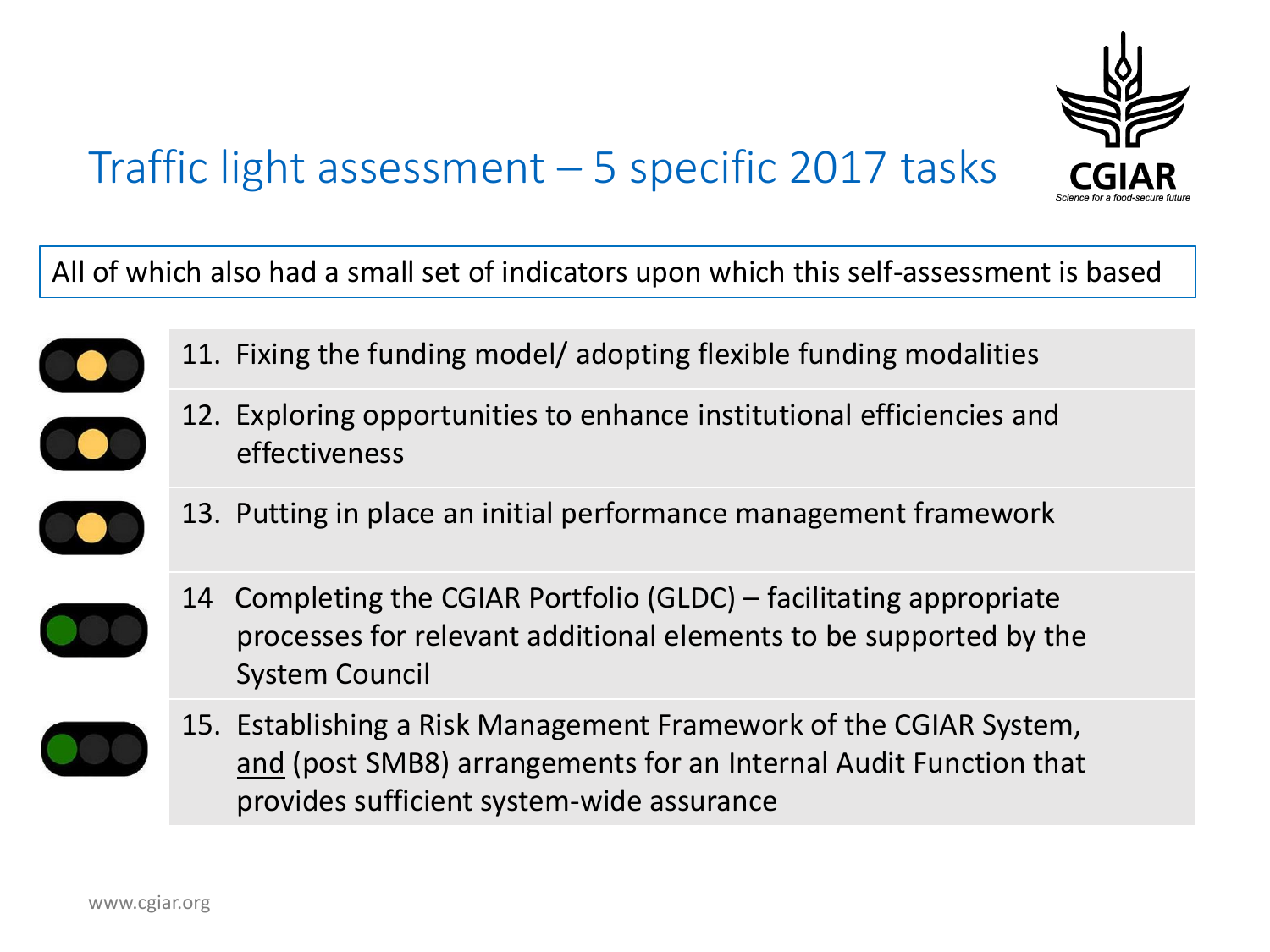

# 2018 Business Plan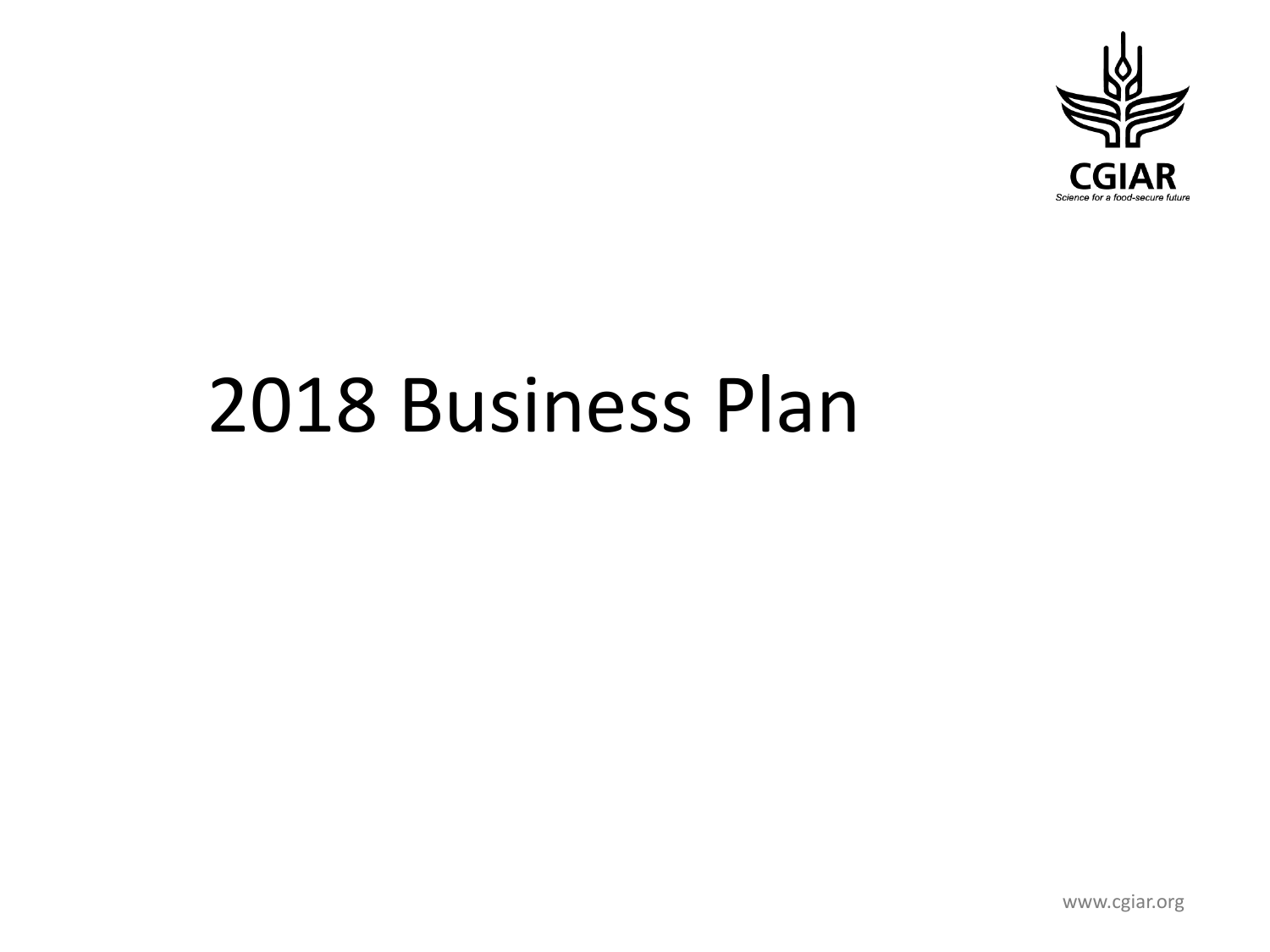

## Reflections going into the 2018 year ahead

#### **Overall perspective**

- Receiving positive feedback on how the office is working for the System
- Key challenge now is to try to match capacity with growing demand

#### **Key areas of 2018 operational focus**

- Ramp up resource mobilization and funder engagement efforts including better targeting comms and branding into these efforts and leveraging Center support
- Evolve other key tasks/workstreams to align with business cycle approach adopted at the System Council's 5<sup>th</sup> meeting
- Introduce new approaches to better manage work-life balance
- Improve capability, relevance and use of electronic platforms, including OCS
- Effectively manage significant ongoing staff changes across 2018 20% change expected: 2 of the senior management/leadership roles (Finance; and senior Program Performance role), new hires, retirements + changes of focus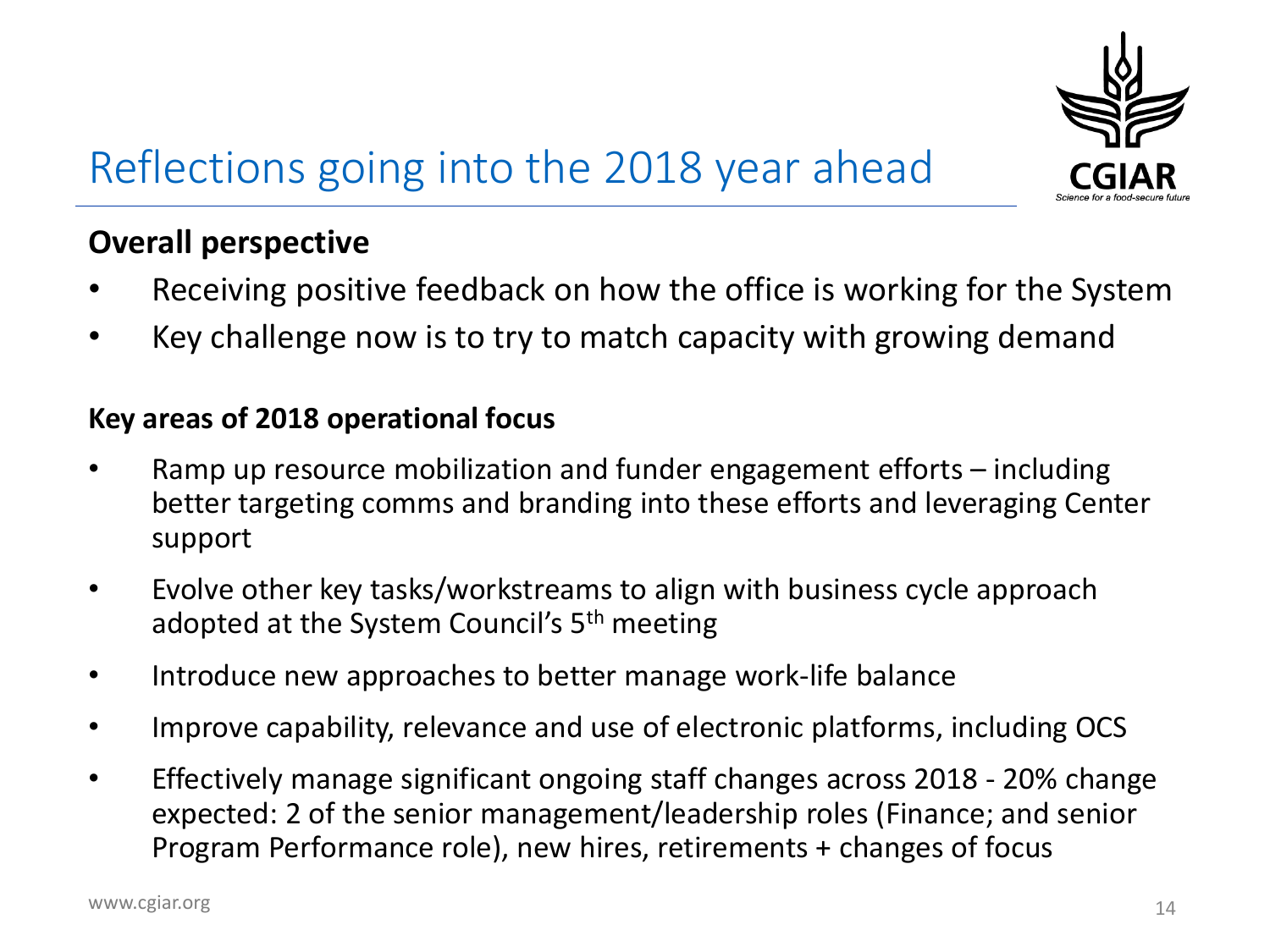## 2018 Plan – Summary of major externally facing workstreams + deliverables



15

#### **Major 2018 deliverables**

- 1. Design a multi-year CGIAR System business cycle plan
- 2. Revamp the CGIAR website as a strategic information tool

3. Pilot a 'CGIAR Performance Report' – integrating finance, performance and intellectual assets data

- 4. Deliver interoperable Results dashboards and information tools
- 5. Implement the Portfolio Allocation Strategy
- 6. Facilitate strategic portfolio amendments (e.g. special breeding initiative)
- 7. Facilitate System approval of a Policy on Gender in CGIAR Research (From Gender evaluation)

8. Host a System Council ++ event in November to launch new business cycle with potential funder event

**Major continuing workstreams**

- 9. Coordinate major system-wide fundraising and communications and branding efforts
- 10. Support effective system-wide financial management, systems and processes
- 11. Support continuing evolution of research portfolio to optimize performance
- 12. Manage SC, SMB, committees and General Assembly business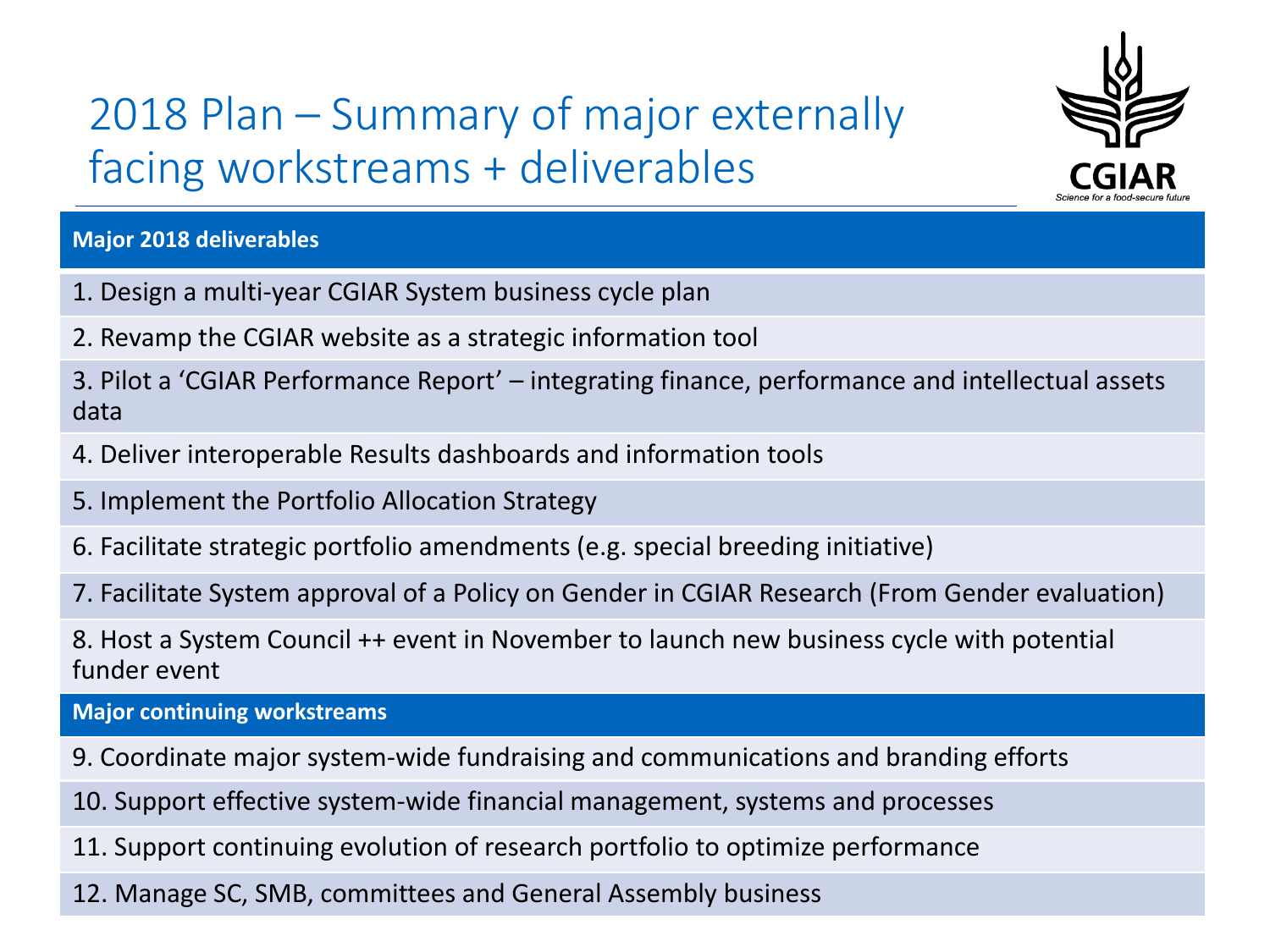### 2018 Plan – SMO budget by 4 major workstreams



|                  |                                                                 | <b>Total SMO</b> |      |
|------------------|-----------------------------------------------------------------|------------------|------|
|                  |                                                                 | SM               | $\%$ |
|                  | Fundraising-communications<br>and branding                      | 2,349            | 30%  |
|                  | System financial management-<br>systems and processes (Incl IT) | 2,395            | 31%  |
| 3                | Research portfolio-optimize<br>performance                      | 1,268            | 16%  |
| 4                | Council, Board and GA support                                   | 1,779            | 23%  |
| <b>Total SMO</b> |                                                                 | 7,791            | 100% |